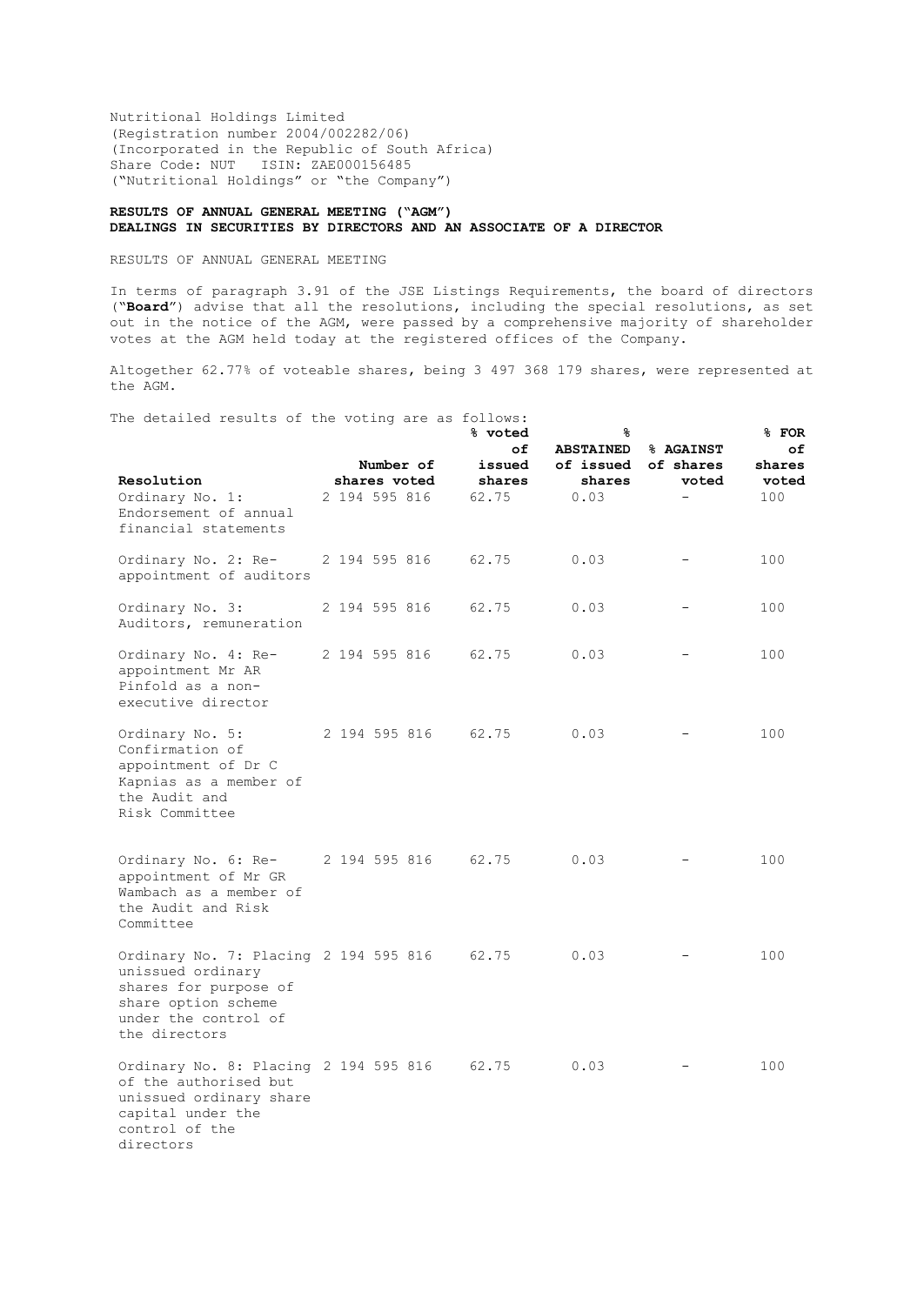Ordinary No. 9: General 2 194 079 149 62.74 0.03 0.02 99.98 authority to issue shares for cash Ordinary No. 10: Authorisation to sign any documents 2 194 079 149 62.74 0.03 0.02 99.98 Ordinary No. 11: Approval of Kenosi Loan 1 884 079 149 53.87 0.03 14.15 99.97 Ordinary No. 12: Approval of Pop-up Loan and Pinfold Loan 1 743 512 222 49.85 20.58 - 100 Ordinary No. 13: Approval of the issuance of the Salary Shares 1 027 328 004 29.37 53.18 0.05 99.95 Special No. 1: Remuneration of nonexecutive directors 2 194 079 149 62.74 0.03 0.02 99.98 Special No. 2: Acquisition of Company's own shares 2 194 079 149 62.74 0.03 0.02 99.98 Special No. 3: Amendment to memorandum of incorporation 2 194 079 149 62.74 0.03 0.02 99.98 DEALINGS IN SECURITIES BY DIRECTORS AND AN ASSOCIATE OF A DIRECTOR In compliance with paragraphs 3.63 to 3.74 of the Listings Requirements of the JSE Limited, the following information is disclosed as a consequence of the passing of ordinary resolutions 12 and 13: DIRECTOR: AR Pinfold COMPANY:  $Nutriational$  Holdings Limited STATUS: STATUS: ASSOCIATE: Pop-up Trading (PTY) Limited RELATIONSHIP WITH DIRECTOR: Director of the associate TYPE OF SECURITIES: Shares CLASS OF SECURITIES: Ordinary DATE OF RECEIPT OF OPTION: 30 September 2016 NUMBER OF SECURITIES: 400 000 000 CENTS PER SHARE: 1 cent TOTAL RAND VALUE OF SECURITIES: R4 000 000 NATURE OF TRANSACTION: Granting of an option to convert a loan (off-market transaction) STRIKE DATE OF CONVERSION: 30 September 2016 PERIOD OF EXERCISE: No later than 31 December 2016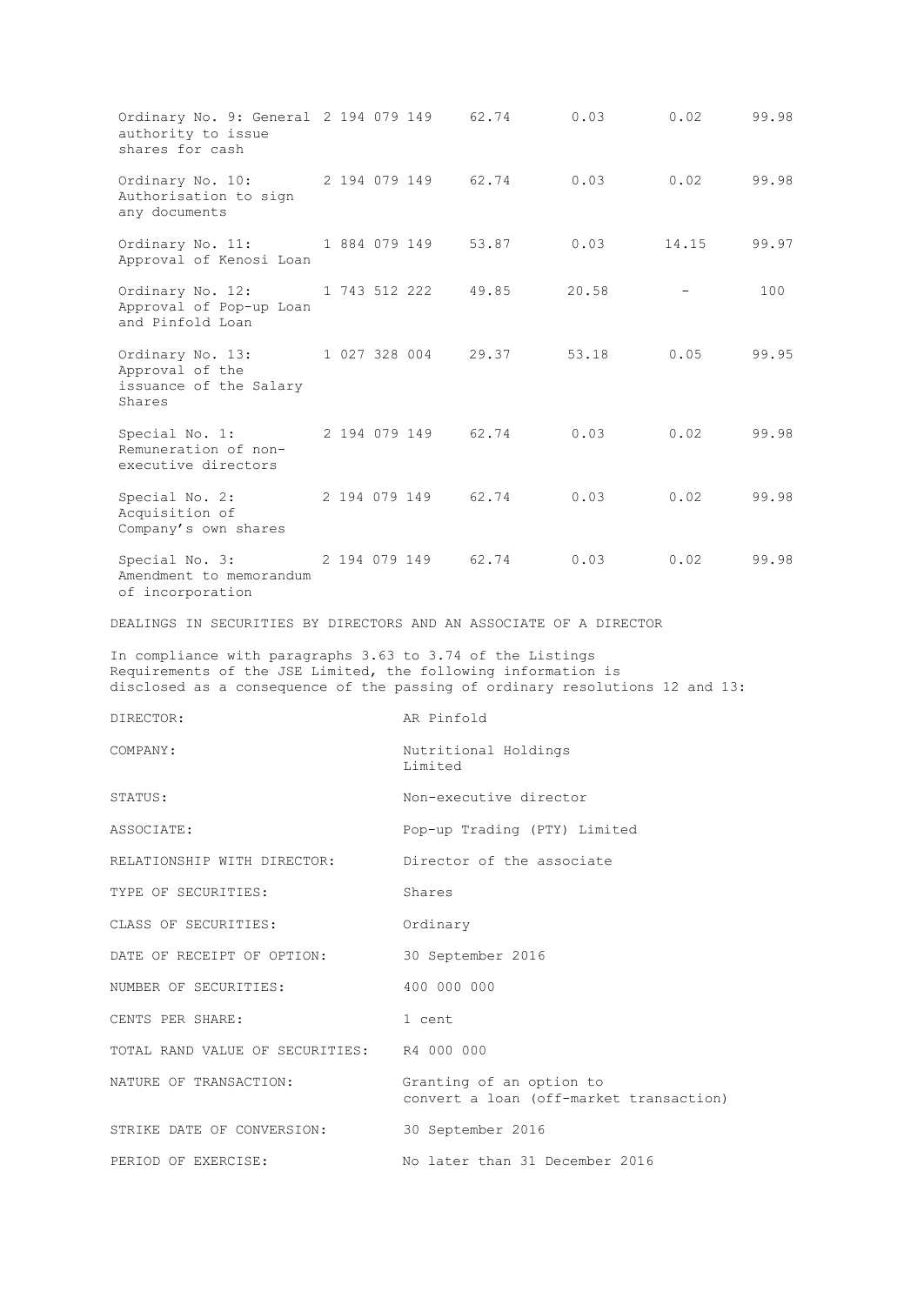NATURE AND EXTENT OF INTEREST IN<br>THE TRANSACTION: Indirect, beneficial CLEARANCE OBTAINED: Yes DIRECTOR: AR Pinfold COMPANY: Nutritional Holdings Limited STATUS:  $\blacksquare$ TYPE OF SECURITIES: Shares CLASS OF SECURITIES: Ordinary DATE OF RECEIPT OF OPTION: 30 September 2016 NUMBER OF SECURITIES: 260 000 000 CENTS PER SHARE: 1 cent TOTAL RAND VALUE OF SECURITIES: R2 600 000 NATURE OF TRANSACTION: Granting of an option to convert a loan (off-market transaction)<br>30 September 2016 STRIKE DATE OF CONVERSION: PERIOD OF EXERCISE: No later than 31 December<br>2016 2016 NATURE AND EXTENT OF INTEREST IN THE TRANSACTION: Direct, beneficial CLEARANCE OBTAINED: Yes DIRECTOR: R Etchells COMPANY: Nutritional Holdings Limited STATUS: Executive director TYPE OF SECURITIES: Shares CLASS OF SECURITIES: Ordinary DATE TRANSACTION: 26 May 2016 NUMBER OF SECURITIES: 23 000 000 CENTS PER SHARE: 1 cent TOTAL RAND VALUE OF SECURITIES: R230 000 NATURE OF TRANSACTION: Receipt of shares in lieu of unpaid salary NATURE AND EXTENT OF INTEREST IN THE TRANSACTION: Direct, beneficial CLEARANCE OBTAINED: Yes DIRECTOR: T Mokgatlha COMPANY: Nutritional Holdings Limited STATUS: Executive director